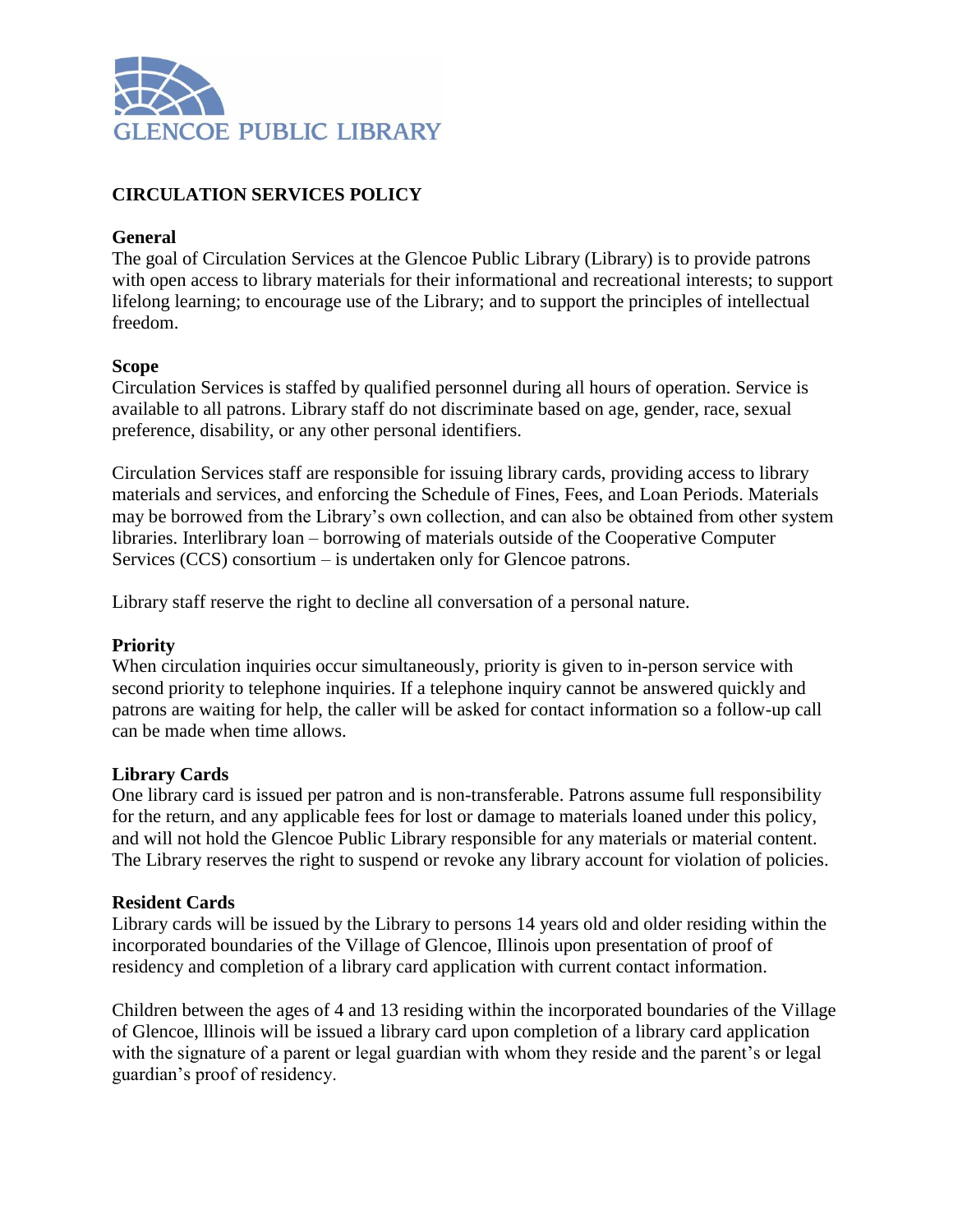Proof of residency shall consist of a valid government-issued photo identification card and proof of current address. Proof of current address may consist of a utility bill, voter registration card, or delivered mail.

Resident library cards expire three years after issue date, and must be renewed with presentation of proofs of residency and current address.

# **Non-resident Cards**

Any household existing in an unincorporated area of the Village of Glencoe, or any Illinois resident residing in an area without public library service and for whom the Glencoe Public Library is the closest public library to the resident's home may purchase a non-resident library card. The purchase price of a non-resident library card is calculated annually by a general mathematical formula used by the Illinois State Library and approved by the Trustees of the Glencoe Public Library Board. The current purchase price is available in the Library's Schedule of Fines, Fees, and Loan Periods.

Once a non-resident card is purchased, all members of the non-resident borrower's household are entitled to an individual borrower's card upon completion of a library card application. The registered individual borrower is responsible for all non-resident card activity.

A non-resident card is valid for one (1) year from issue date.

# **Reciprocal Borrowers**

The Library extends reciprocal services to persons with a valid library card from public libraries in Illinois. A current library card in good standing and valid government-issued identification with the person's current address must be presented to obtain reciprocal borrowing privileges. The Library reserves the right to limit circulation services to reciprocal borrowers.

Reciprocal borrower registration is valid for three (3) years from registration date.

## Other Services

Patrons will be notified when a hold item becomes available. Hold items will be held at the selfservice hold shelves for the relevant hold period.

Patrons may opt into email or SMS notification for hold notification and notices of overdue materials.

Both curbside deliver service during the hours of library operation as well as 24-hour locker pickup are available when requested by a patron with items on hold. Locker pickup is limited to Glencoe patrons.

Homebound delivery will be provided to Glencoe patrons who request this service and fulfilled at a time and to the extent that staffing permits.